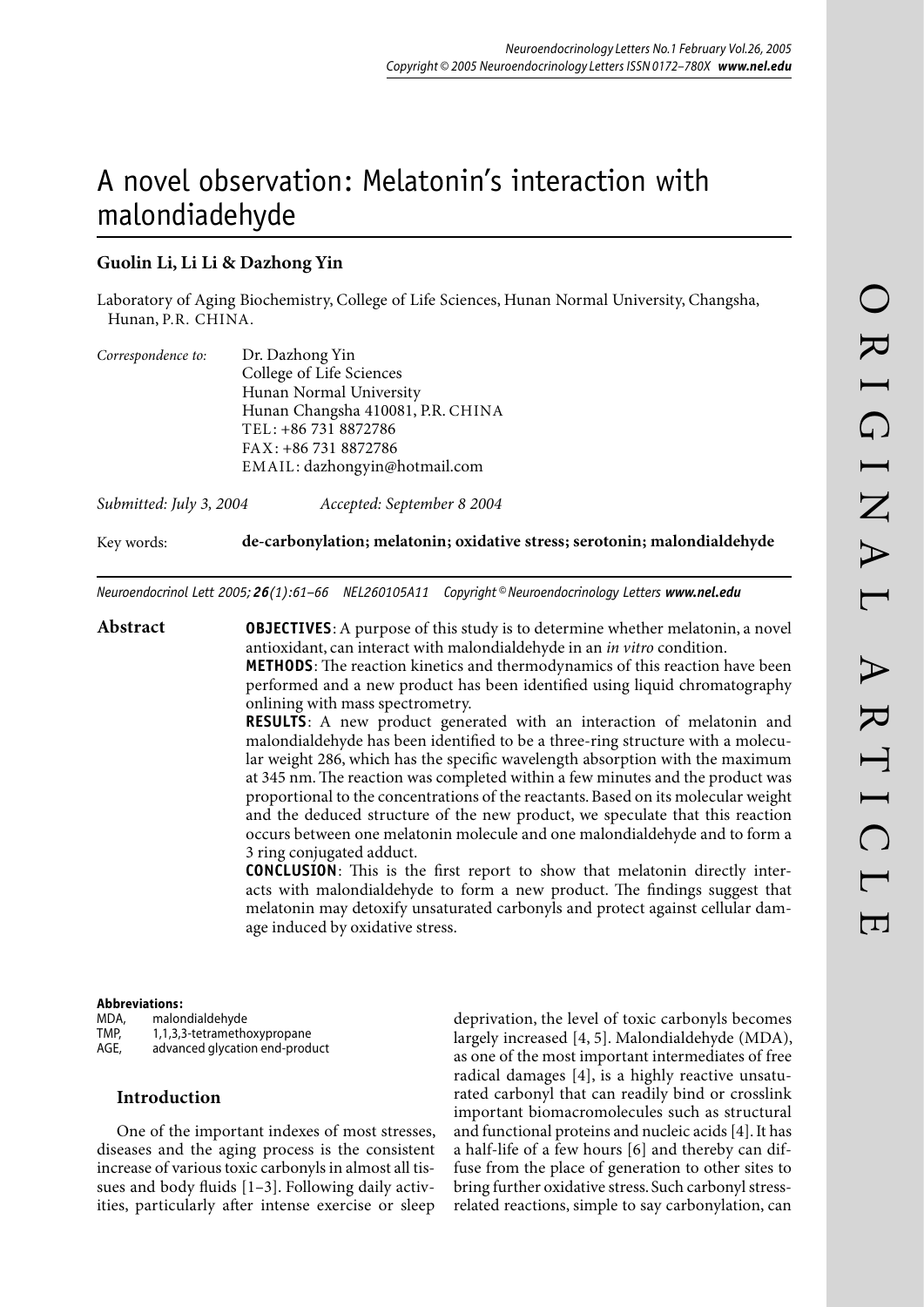form unstable and reversible 1:1 amino-carbonyl (Shiffbase) compounds at an early stage of protein modification  $[4,7]$ . Though the Shiff-base formation is slow, and can be actively reversed by several defense systems, the accumulation of amino-carbonyl reaction continues following daily activity (e.g. binding and blocking the active sites on neurotransmitter receptors). When the neurons in brain and central nerver system cannot tolerate further interference of carbonylation, a need of rest or sleep may thus required [8].

Melatonin, the major hormone produced by the pineal gland, exhibits characteristic diurnal rhythm of synthesis and secretion at a higher level at night and a lower level during daytime [9]. It has been considered as an endocrine of time-regulator [9] and has been used as a practical therapy for jet lag and disturbances of sleep [10]. Although it is regarded as an antiaging or antioxidative molecule [11], however, what physiological function could melatonin most possibly perform in relation to sleep biochemistry is still uncertain. Since Tan *et al* reported that melatonin can directly scavenge free radical in 1993 [12], it has been widely proved that melatonin is an effective free radical scavenger and can stimulate several antioxidative enzymes [13–15]. While melatonin's antioxidative effect was found ubiquitous, its de-carbonylation after acute free radical damages, probably during sleep, has not been carefully investigated.

In this paper, we report for the first time that melatonin and serotonin in certain conditions reacted readily with MDA to form stable products that may add understanding about the biological functions of melatonin in human health.

## **Materials and methods**

# *1. Materials and stock solutions*

Melatonin (N-Acetyl-5-methoxytryptamine), purity > 99.0 %, was obtained from Sigma Chem. Co. (St. Louis, MO, USA). Serotonin creatinine sulfate monohydrate and 1,1,3,3-tetramethoxypropane (TMP) were purchased from Fluka Chemie AG (Buchs, Switzerland). Other chemicals used were all of analar grade.

The melatonin stock solution (10mM) was prepared with an ethanol/water system. Thus, 0.116g melatonin was first dissolved in 1.0 ml absolute ethanol, and then made up to 50.0ml with ultra pure water (from a Milli-Q Academic A10 system). The stock solution was stored in refrigerator at 0–4°C for no longer than two weeks.

Serotonin stock solution (10mM) was directly prepared with ultra pure water, namely, 0.207g serotonin complex was dissolved to 50ml ultra pure water.

A fresh MDA stock solution (50mM) was prepared by hydrolyzing 1,1,3,3-tetramethoxypropane (TMP), which was modified according to a method described by Kikugawa et al. [16]. The concentration of stock solution was decided to avoid possible self-polymerization of MDA in the reaction condition. Thus 0.84ml (5mmol) TMP was mixed with 1.0ml 5.0M HCl and 3.16ml ultra pure water, and shaken at 40 for obtaining MDA through acidic hydrolysis. After the solution became homogeneous, indicating a successful hydrolization of TMP, the stock solution then was made up to 100ml with ultra pure water.

#### *2. Equipment*

The Perkin-Elmer Lambda Bio-40 UV/VIS Spectrometer (USA) was used for estimating the absorption spectra of reactions.

The mass spectrometer was an LCMS-2010 single quadrupole equipped with electrospray ionization interface (Shimaduz). The data were collected and processed by using a LCMSSolution software.

#### *3. Experiment conditions*

*3.1 Spectrophotometry conditions.* Absorption maxima of melatonin (233nm,  $\varepsilon = 27,550$ ; and 278nm,  $\varepsilon = 6,300$ ), and serotonin (275nm,  $\varepsilon$ =15,000) were confirmed as reported in literature. Absorption maxima of MDA  $(245nm, \epsilon=13,700 \text{ in acid}; 267nm, \epsilon=31,500 \text{ in neutral or}$ alkaline conditions) were also frequently checked before experiments. 2.0mM of each reactant was chosen as the optimum reaction concentration. Appropriate measurement concentration was at 0.10mM, thus 0.15ml reaction solution was diluted with 2.85ml ultra pure water in cuvette.

*3.2 Chromatographic conditions.* Chromatographic separations were performed by using a Thermo Hypersil-Keystone Hypurity C18 (150mm  $\times$  2.1 mm, 5  $\mu$ m) analytical column. The oven temperature was set at 35°C. The mobile phase consisted of acetonitrile-10mM NH<sub>4</sub>Ac (40:60, v/v) containing 0.2% acetic acid and was isocratically eluted at a flow rate of 0.2 ml/min. The wavelength of the SPD-M10Avp diode array detector was set in the range of 200–350 nm.

*3.3 Mass spectrometer conditions.* An LCMS-2010 quadrupole mass spectrometer was interfaced with an electrospray ionization (ESI) probe (LC/MS-ESI). Since melatonin can obtain readily a proton in the acidic electrospray ionization conditions [17], the positive electrospray ionization mode has been the choice of detection. The temperatures were maintained at  $250^{\circ}$ C,  $250^{\circ}$ C, and  $200^{\circ}$ C for the probe, CDL, and block respectively. The voltages were set at 4.5 kV, −30V, 25V, 150V, and 1.5kV for the probe, CDL, Q-array 1, 2, 3 bias, Q-array radio frequency (RF) and detector respectively. The flow rate of nebulizer gas was 4.5 L/min. The ions of selection monitoring were decided by positive scanning from *m*/ *z* 50–600. For the quantification of glibenclamide, the analysis was carried out in selection ion monitoring in positive ion mode at *m*/*z* 233 (melatonin) and 287 (new product). Tuning of mass spectrometer was performed with the help of autotuning function of LCMSSolution software (Version 2.02) using tuning standard solution (polypropylene glycol). Optimization and calibration of mass spectrometer were achieved with autotuning.

# **Results**

Incubation of instantly prepared MDA at 37°C with either melatonin or serotonin resulted in a new absorption peak at about 345nm which indicated clearly that a new product was produced in the incubation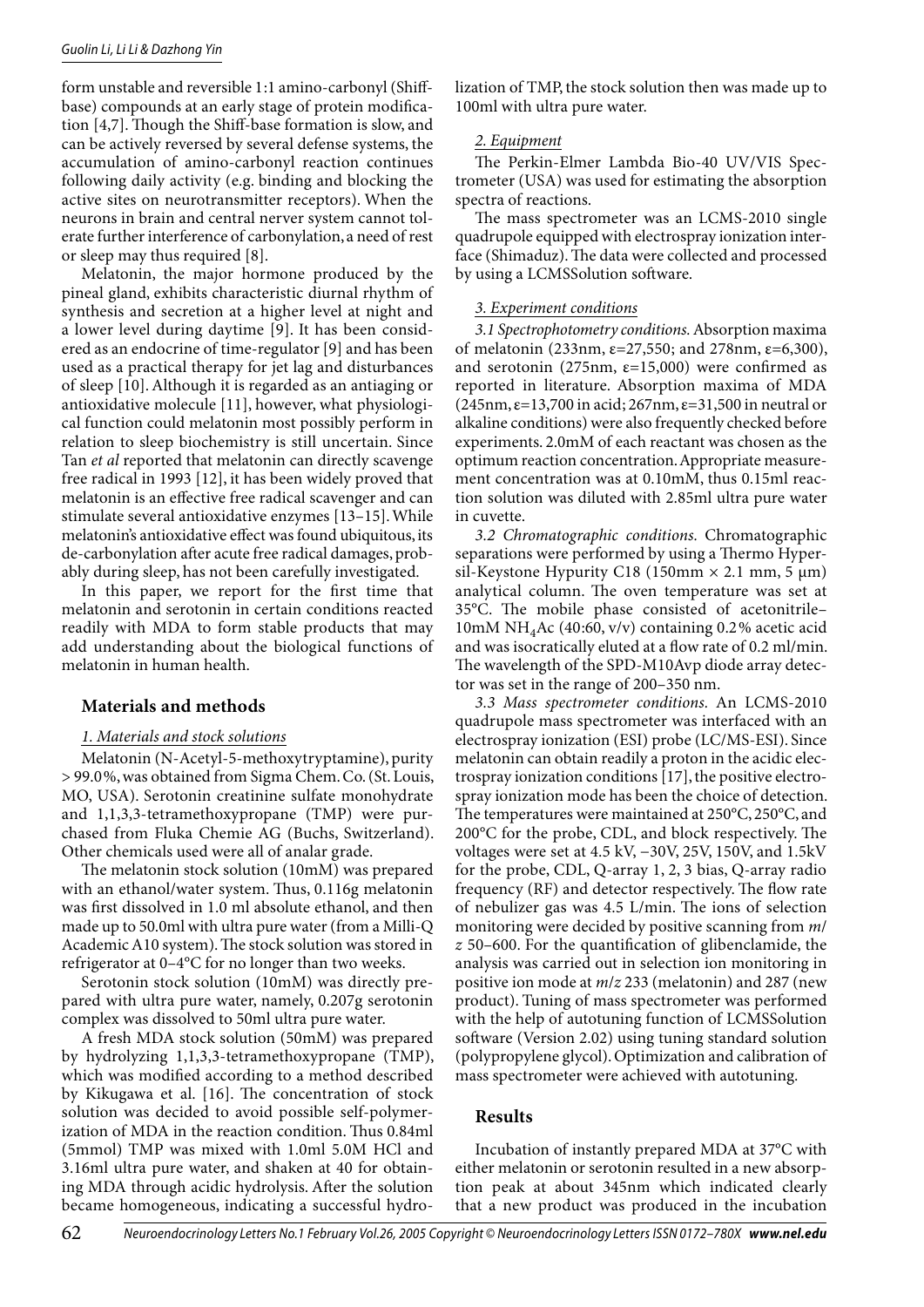system (Fig. 1). Original absorbance of MDA (245nm), melatonin (223 and 278nm) and serotonin (218 and 275nm) all decreased after reaction. Particularly, the absorbance of MDA disappeared almost completely following reaction.

Time courses of MDA reacting with melatonin and serotonin were shown in Fig. 2. Absorbance at 345nm was measured after 0.5, 2, 4, 8, 12 and 24h of incubation. The reaction product between MDA and melatonin reached the highest value after about 8h and reduced gradually (Fig. 2A). Reactions between MDA and serotonin continued until 24h (Fig. 2B). A timedependent discoloration, however, was observed in the MDA+melatonin reaction system. Comparing Fig. 2A with 2B, the reaction of MDA with melatonin was notably faster than with serotonin.

Figure 1. New products formed from the reaction of MDA with melatonin or serotonin. MDA (2mM) was incubated with melatonin (2mM) or serotonin (2mM) in aqueous solution for 0.5h, at pH 1.5, 37°C. Data are a representative of three reproducible tests.

Figure 2 (A and B). Time course of MDA reacting with (A) melatonin or (B) serotonin. A sample of 2mM MDA was incubated with 2mM melatonin or 2mM serotonin. The incubations were carried out at 37°C in aqueous solution, pH 1.5. Data were a representative of several tests.

Figure 3 (A and B). MDA reacted with melatonin or serotonin at different concentrations. Reaction at 37°C, pH 1.5. Absorbance (345nm) of reaction solutions was measured after 4h. Different concentrations of MDA were reacted with 0.25, 0.5, 1, 2, 4 and 8mM melatonin (A) or serotonin (B). Data were a representative of several tests.

 $10$ 

 $10$ 

Time (h)

 $\overline{5}$ 

5

 $15$ 

15

Time (h)

 $MD$ 

melatoni

 $20$ 

**MDA** 

20

 $0.5$ 

 $0.4$ 

 $0.3$ 

 $0.2$ 

 $0.1$ 

 $0.<sub>C</sub>$ 

0.35

 $0.28$ 

 $0.21$ 

 $0.14$ 

0.07

 $0.00$ 

Fig. 2B

 $\Omega$ 

Fig. 2A

Absorbance (345nm)

Absorbance

Fig. 3 shows a concentration relevance of the new products and each reagent. MDA concentration was seen directly proportional to the new product. The product absorption also increased with the concentration of melatonin (Fig. 3A) as well as serotonin (Fig. 3B).

Reaction temperature has also an important effect on the formation of reaction product and reaction speed. Fig. 4 shows that the best reaction temperature for MDA with melatonin was at about 37°C whereas the best reaction temperature for MDA with serotonin was higher.

According to the absorption spectra given above, the reaction product and the reaction process were proposed based on the knowledge of organic and physical



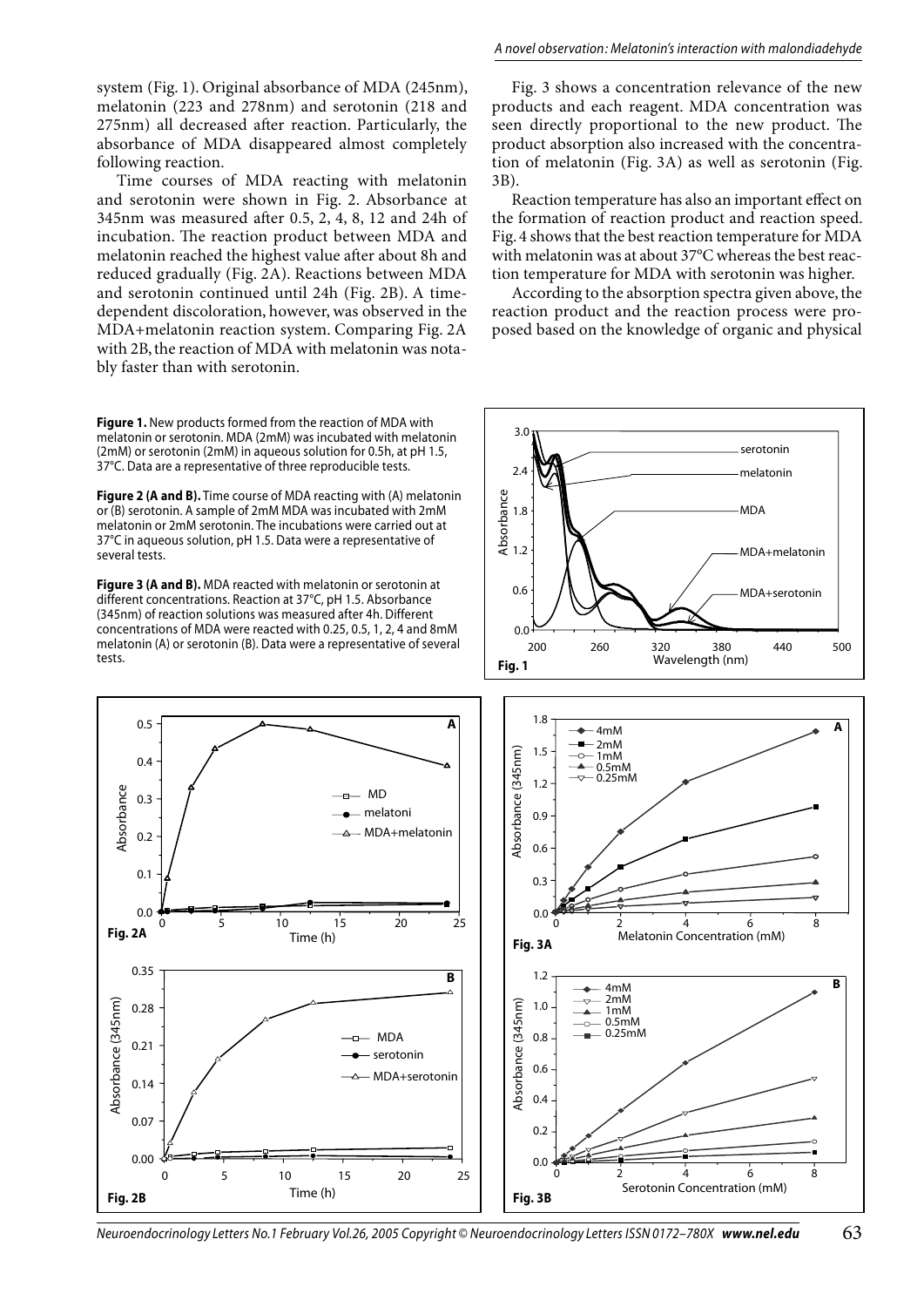

Figure 4 (A and B). Effect of temperature on the reaction of MDA with melatonin (A) or serotonin (B). 2mM MDA was incubated with 2mM melatonin or 2mM serotonin in water, pH 1.5 at the temperature of 0°C, 20°C, 37°C, 60°C, 80°C respectively. Absorbance at 345 nm was measured after 4h reaction. Data were a representative of several tests.



Figure 5 (A, B, C and D). Proposed structures of MDA+melatonin reaction. Adducts A, B and C were the proposed intermediates. Melatonin may react with a protonated MDA to form a product D in acidic condition.

chemistry (Fig. 5). An adduct (Fig. 5-D) with a molecular weight of 286.2 Dalton was found matching with a remarkable ion peak  $[M_D+H]^+$  (m/z=287) in the full scan mass spectra. The LC/MS-ESI spectra are shown in Fig.  $6$ .

# Discussion

The pineal gland has an extraordinary capacity to integrate numerous hormonal and neural messages via several signal transduction pathways [9], and both melatonin and serotonin are important secretory products developed from it. Many biological glands' functions are found related with these two hormones.

In the past decades, melatonin has been shown to diminish oxidative damage, often detected by reducing MDA level, in both in vivo and in vitro experimental systems [13-15]. The function of melatonin was believed to scavenge the highly toxic hydroxyl radical, peroxynitrite anion, and possibly the peroxyl radicals. It may also stimulate mRNA levels for superoxide dismutase and the activities of glutathione peroxidase, thereby increasing its antioxidative capacity. The function of melatonin in keeping low thiobarbituric acid reactive substances (TBARS) levels during various oxidative stresses, in addition to its known beneficial effects on sleep, as well as its endocrine and immune functions [10, 13], brings about a very interesting question: Does melatonin help motivate physiological activities by reacting directly with toxic unsaturated carbonyls, which are a group of important biological garbages accumulated by various daily stresses [8, 18].

The amount of  $\alpha$ ,  $\beta$ -unsaturated carbonyls, e.g. best studied as MDA and 4-hydroxynonenal, is under an active control by different biological enzymes in vivo [19]. In mammals, a first defense against toxic unsaturated carbonyls takes place in the digestive system, where hepatic carbonyl dehydrogenases convert carbonyls to different compounds and eventually to carbon dioxide and water, or to soluble derivatives which can be excreted in the urine [4].

Although in healthy organisms reactions between carbonyls and amino compounds still occur, it is the reversibility of the primary reaction that keeps organisms' normality. When organisms produce relatively high concentrations of toxic carbonyls due to daily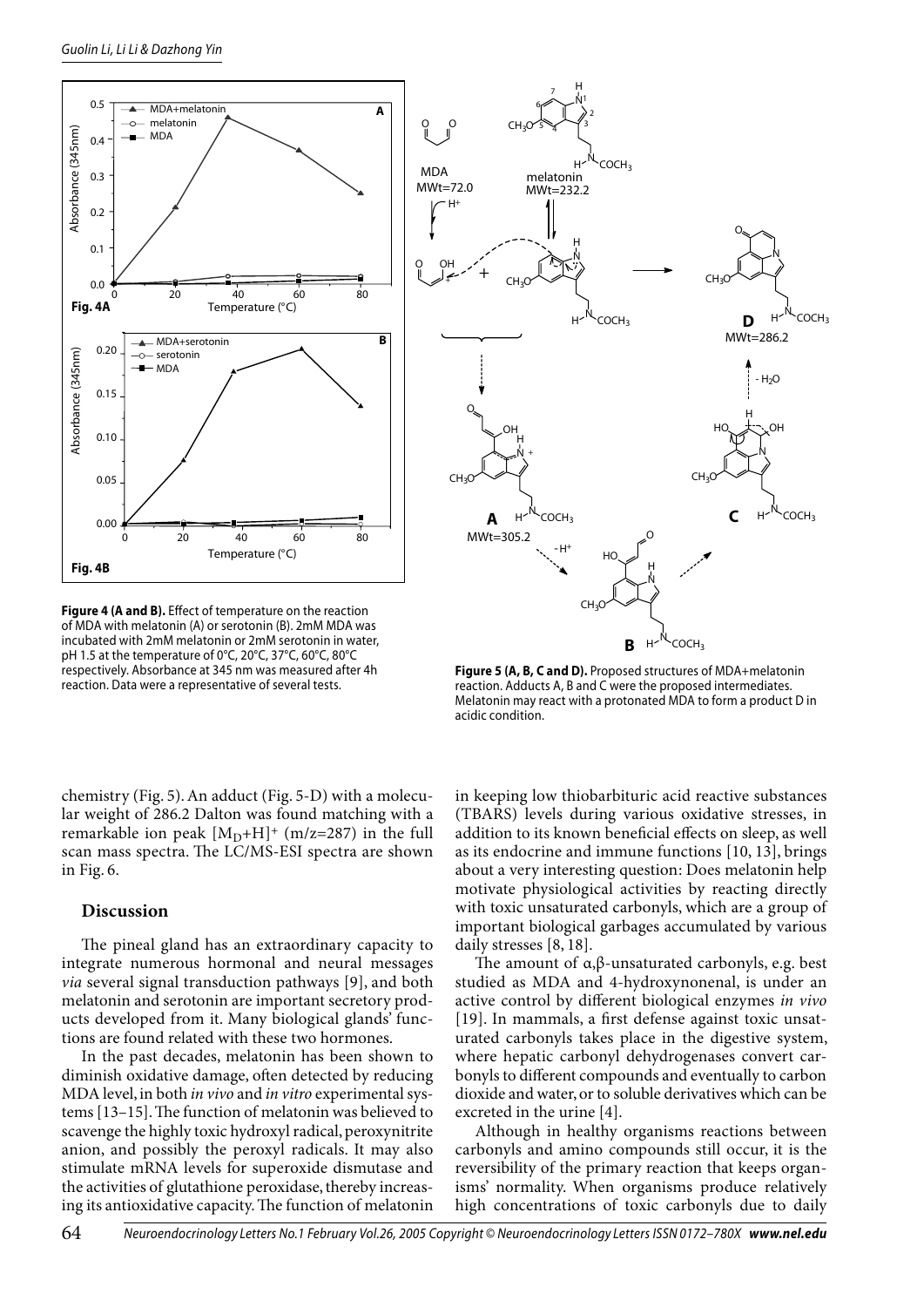

Figure 6 (A, B and C). Chromatograms by LC/MS-ESI positive ion scanning from m/z 50 to 600. (A): the total ion chromatogram, (B): the mass spectra corresponding to the total ion chromatogram at retention time 2.513min, (C): m/z 287.0 selective ion chromatogram. Reaction conditions were described in the section of material and methods.

activities, functional and structural proteins are likely to react with these substances to form mainly semi-bound protein-carbonyl compounds [4], biological defending substances, such as carbonyl dehydrogenases, glutathione and glutathione transferase [4, 20] all working intensively to reduce the toxic components and keep the carbonylation, (binding or further crosslinking) at a reasonably low level.

The recognition of a new reaction product demonstrated by absorption spectrum and LC/MS-ESI in this paper suggested an interesting function of melatonin in biological system. Although the new product has an absorption peak at 345nm, no relative fluorescence could be detected. The structure of the product can be a conjugated molecule formed by covalent inner-molecular crosslinking, where the third cyclic structure may establish the characteristics of the absorption at 345nm. As reported by Tan et al [21], a nitrogen molecule in the N-C=O structure being necessary for melatonin to form a new ring after melatonin interacted with a reactive species, and on the analogy of the formation process of TBA products [18], a possible structure of the MDA-melatonin adduct is proposed as shown in Figure 5D. Since the color of the product might fade at low pH, the chromatogen group of the product molecule was, therefore, suggested to be H<sup>+</sup> dependent. Considering that the reaction condition is basically non-physiologic, a more appropriate mechanism of melatonin's anti-carbonyl stress during sleep is under investigation.

It is interesting to note that, serotonin, an important neuronal transmitter, and the precursor of melatonin, can also react with MDA in the same system. This find